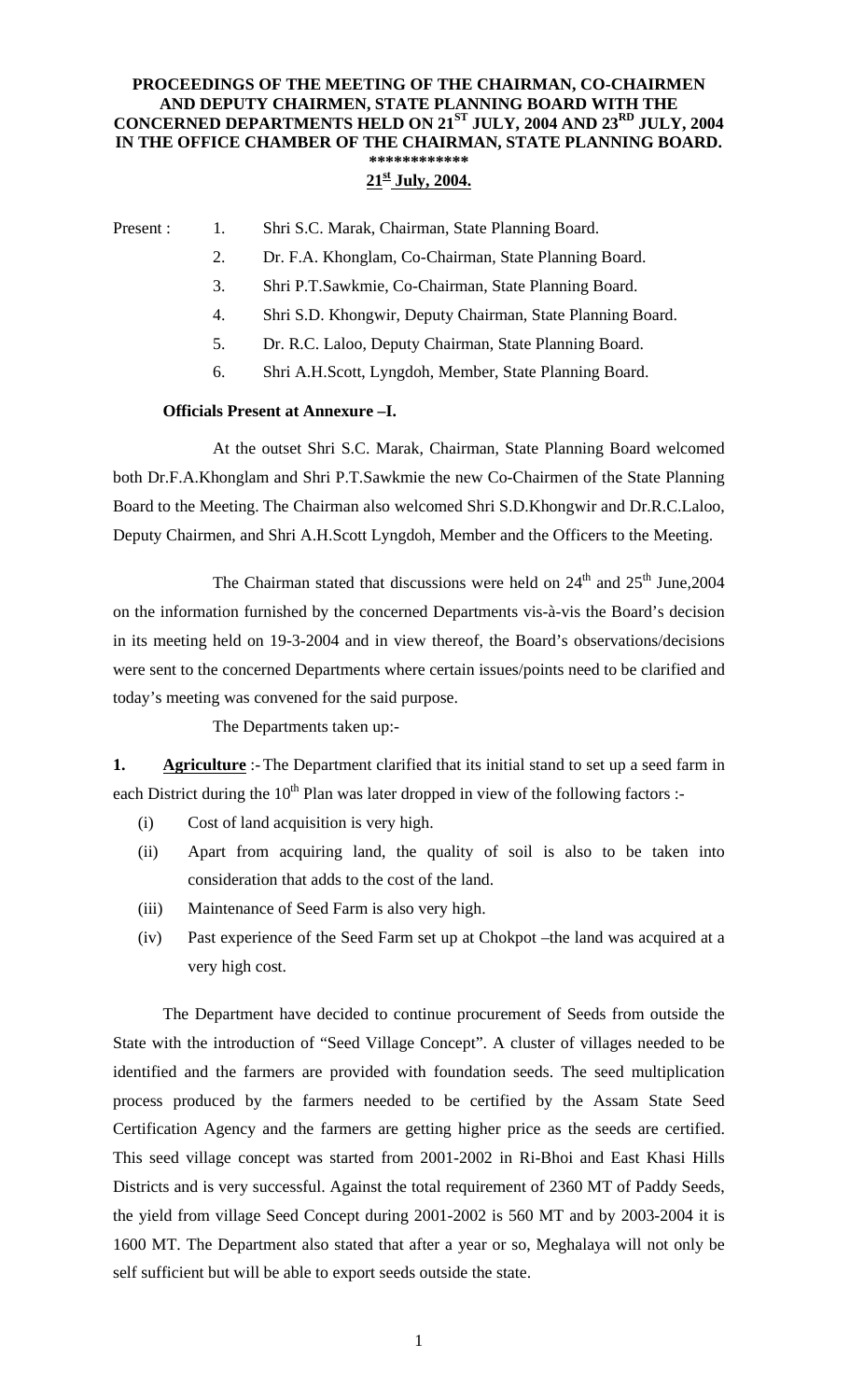Inspite of the fact that the Assam State Seed Certification Agency is doing its work well, the Board felt that the state of Meghalaya should have its own Seed Certification Agency.

On the issue of setting up its own Engineering Wing in the Agriculture Department, the Board was of the general view that having an Engineering Wing in every Department is not feasible and also not recommendable other than those Departments whose Engineering Wings were already established. The matter was discussed at length with the Officials of PWD(Buildings) and Agriculture Department. It was generally agreed that the question of setting up an Engineering Wing in the Agriculture Department is not feasible.

**2. Animal Husbandry & Veterinary** :- On the impression of the Department that it needed a Revolving Fund to improve its activities in Government farms and Dairy Plants the Department stated that as per Treasury Rules, all revenues from Departmental farms etc. are deposited into the Treasury Department and does not come back to the Department and therefore, dependent only on the budget. The Department clarified that Revolving Fund would actually mean that some amount of the revenue earned would be kept with the Department and the bulk of the revenue would be deposited into the Treasury Department.

 The Department also informed that it had taken up with Finance Department regarding operation of a Revolving Fund and the matter is still pending with the Finance Department.

 In view of the nature of activities of the Department the Board approves in principle for operation of Revolving Funds in Government farms and Dairy Plants.

**3. Education** :- On the issue of MID DAY MEAL Scheme the Board wanted to be informed on the latest position regarding budget provision, expenditure involved etc. The Department stated that as per the latest Supreme Court directive, of having to appoint cooks, helpers and organizers who should be trained and sensitised on all aspects of serving the Mid Day Meal Scheme, to increase the financial allocation to a minimum of Rs.2/- per day per child (Meghalaya spends 0.63 paise per child), to provide micro nutrient supplements along with Mid Day Meal @ Rs.11/- per child per year, it has worked out a total financial implication amounting to Rs.29,03,70,003/- which includes a non-recurring expenditure of Rs.1,67,62,500/- for purchase of utensils. This Mid Day Meal Scheme is to be provided to every child for a minimum of 200 days a year in Government and Government Aided Primary Schools.

 The Department also informed that the amount sanctioned for implementation of cooked Mid Day Meal during 2001-2002 – Rs.1,39,28,000/- under PMGY by S.D.

2002-2003 - Rs.1,34,84,204/- by S.D

2003-2004 –Rs.1,06,08,000/- by re-appropriation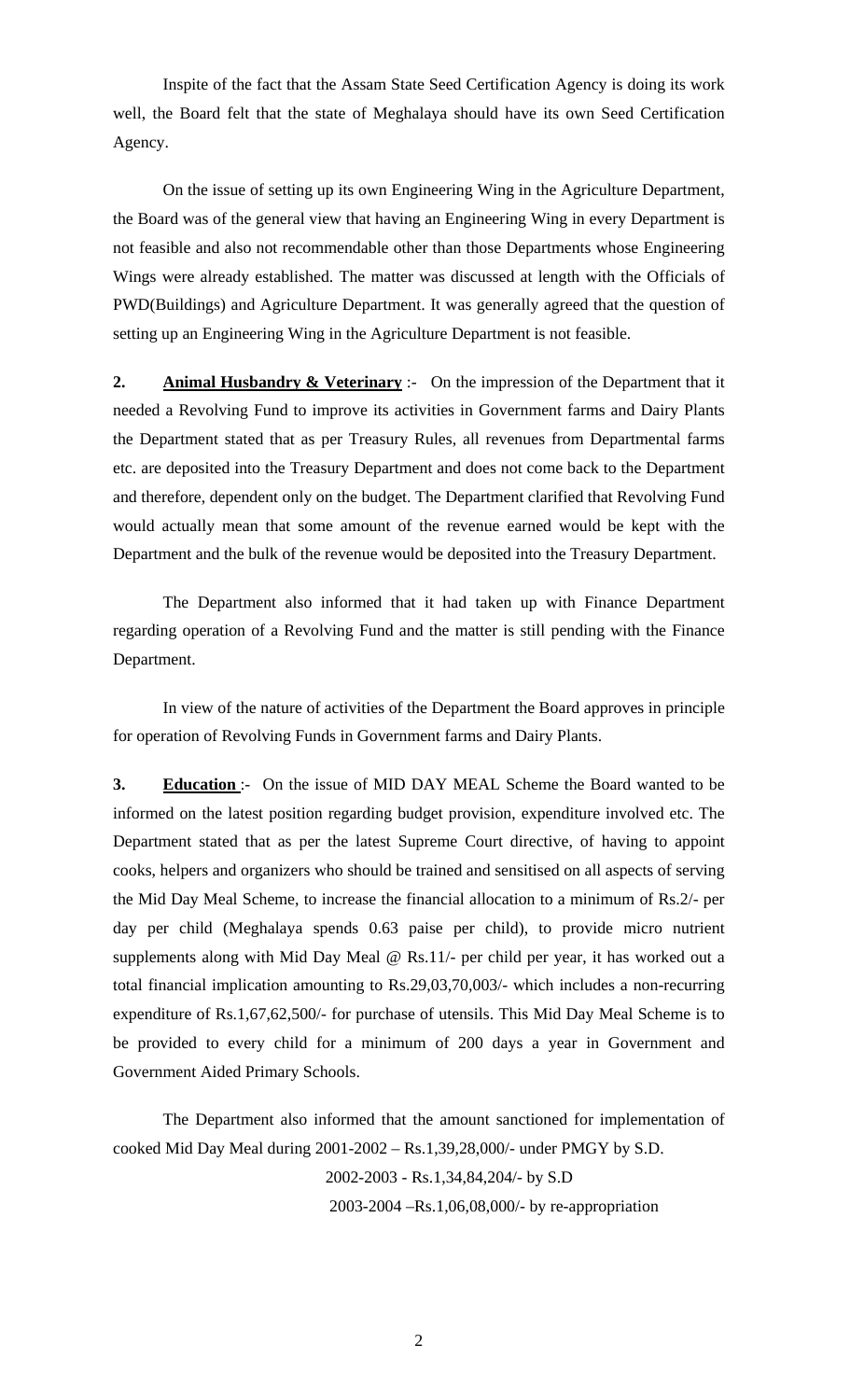It transpired that fund constraints is the main problem faced by the Department. The Board felt that the plan allocation of the Department should be increased by taking into account the requirements of the Department.

**4. PHE/Central Ground Water Board/Mining & Geology:-** On the question of co-ordination between the Departments of Mining and Geology and PHE regarding exploration of the potentiality and availability of Ground Water for drinking and Irrigation facilities and the function of the CGWB in this regard the official of CGWB informed that the CGWB does not take up any specific scheme on its own. The function of the CGWB is only on the exploration part for making the data available to the State if they proposed to take up any scheme. Technical help is also provided free of cost. It was informed that in Meghalaya 54 exploration works have been taken up and handed over to P.H.E and Irrigation respectively. It was informed that the water problem in Sohra is due to absence of reservoir facility and at present caves are being explored in limestone areas for storage of water. Regarding the Roof Top Rain Water Harvesting structures the CGWB informed that 6(six) numbers are taken up in East Khasi Hills.

 The PHE Department informed that co-ordination with related Departments is taken up under the State Level Water Quality Committee. The Board suggested that Mining  $\&$ Geology could also be included under this Committee which should meet more frequently. The Board desired updated figures from the CGWB regarding sources of ground water that can be explored and utilised.

**5. Industries** :- On the issue of "to what extent has employment been generated to the local people so far and other benefits to the state etc". from the industrial units at Byrnihat, the Department firstly informed that there are 25 units in EPIP and 70 units in Byrnihat area. On the 25 units in EPIP, the Department stated that as per policy for setting up a unit one of the promoters/partners must be a tribal and for employment in the EPIP units, 60% should be given to local tribals. The Department further stated that the units in EPIP are directed to inform the Director and the General Manager or Deputy Commissioner at Nongpoh of any vacancy so that recruitment as per policy could be pursued.

The Board observed that employment avenues are there in 3(three) layers viz., Managerial, Ministerial and Grade IV and the 60% weightage to local tribals is presumably meant for all the said layers. In view thereof, the Board desired a break-up of employment provided to local tribals in the said layers and Community-wise also could be indicated. The Board also wanted to know if accommodation is provided by the units.

 On EPIP, the Board learnt that the Department provided only land to the units @ Rs.20/- per sq.metre per year for developed land and Rs.5/- per sq. metre per year for underdeveloped land. The period for such land provided is for 30(thirty) years.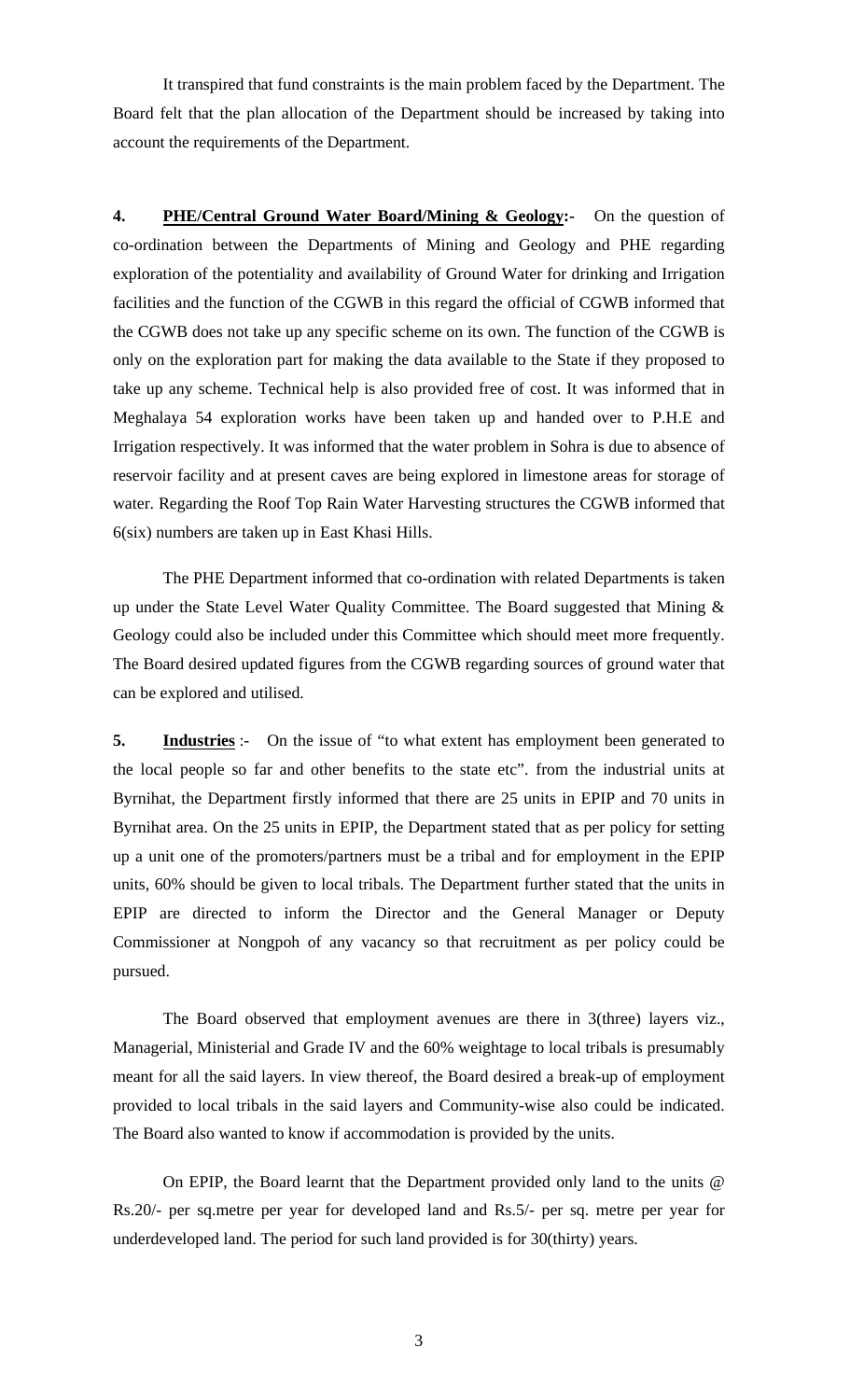The Board expressed its fear that the industrial units in EPIP, industrial estates and other areas may wind up their business/venture once the facilities of excise exemption, transport subsidy etc. are over. These facilities are also for cement plant and food processing unit set up anywhere in the State. On the contrary, the Department was of the opinion that profit making industrial units will stay especially when the raw materials are locally available and more so, in terms of their investment viz., infrastructure etc.

On pollution, the Department stated that the units are set up only after clearance from the Meghalaya State Pollution Board.

**6. Trade (including Border Trade)** :- On the issue of Border Trade the Board wanted to know the latest position of developments.

 The Department informed that the issue of opening of Border hats was being taken up with the concerned Ministry by the Chief Minister quite recently in the middle of March,2004 prior to the present Government at the Centre. The Border hats identified are Muktapur, Hat Mawdon, Balat, Mahendraganj and Gasuapara- that is one in each Border District of the State.

 The Board asked the Department to follow up with the Union Minister in-charge DONER for speeding up of opening the said 5(five) Border hats.

# **23rd July,2004**.

**1. Planning** :- On information as desired by the Board on the Non-Lapsable Central Pool of Resources e.g., Pattern/Norm if any, the amount of fund alloted/granted to other North Eastern States etc., the Department informed that Meghalaya has been implementing 19(Nineteen) Non-Lapsable Central Pool of Resources Projects and Planning Commission/DONER released an amount of Rs.137.65 crores during the period 1998-1999 to 2004-2005. Out of 19 projects, 6(six) projects have been fully completed and the utilization certificates/completion certificates has been submitted to DONER alongwith photographs. The 13(thirteen) incomplete on-going schemes/projects funded under Non-Lapsable Central Pool of Resources include construction of Ramkrishna Mission School Building, Primary and Upper Primary School Buildings in the State, Power Projects etc. During 2003-2004, out of 39 projects proposed, 14(fourteen) schemes/project were retained by DONER and funds are not released for these projects. The 14(fourteen) projects include additional financial assistance for construction of the School Building at Ramkrishna Mission at Cherrapunjee, Improvement, Widening etc. of Shillong-Nongstoin-Rongjeng-Tura Road etc.

 During the course of discussion the Board also raised a question as to why construction of school building etc. at Ramkrishna Mission at Cherrapunjee figured again during 2003-2004 when it was being taken in the previous years. Planning Department stated that the proposal of such schemes/projects was submitted by Education Department only and presumably with the initiative of the school in question. The Board felt that there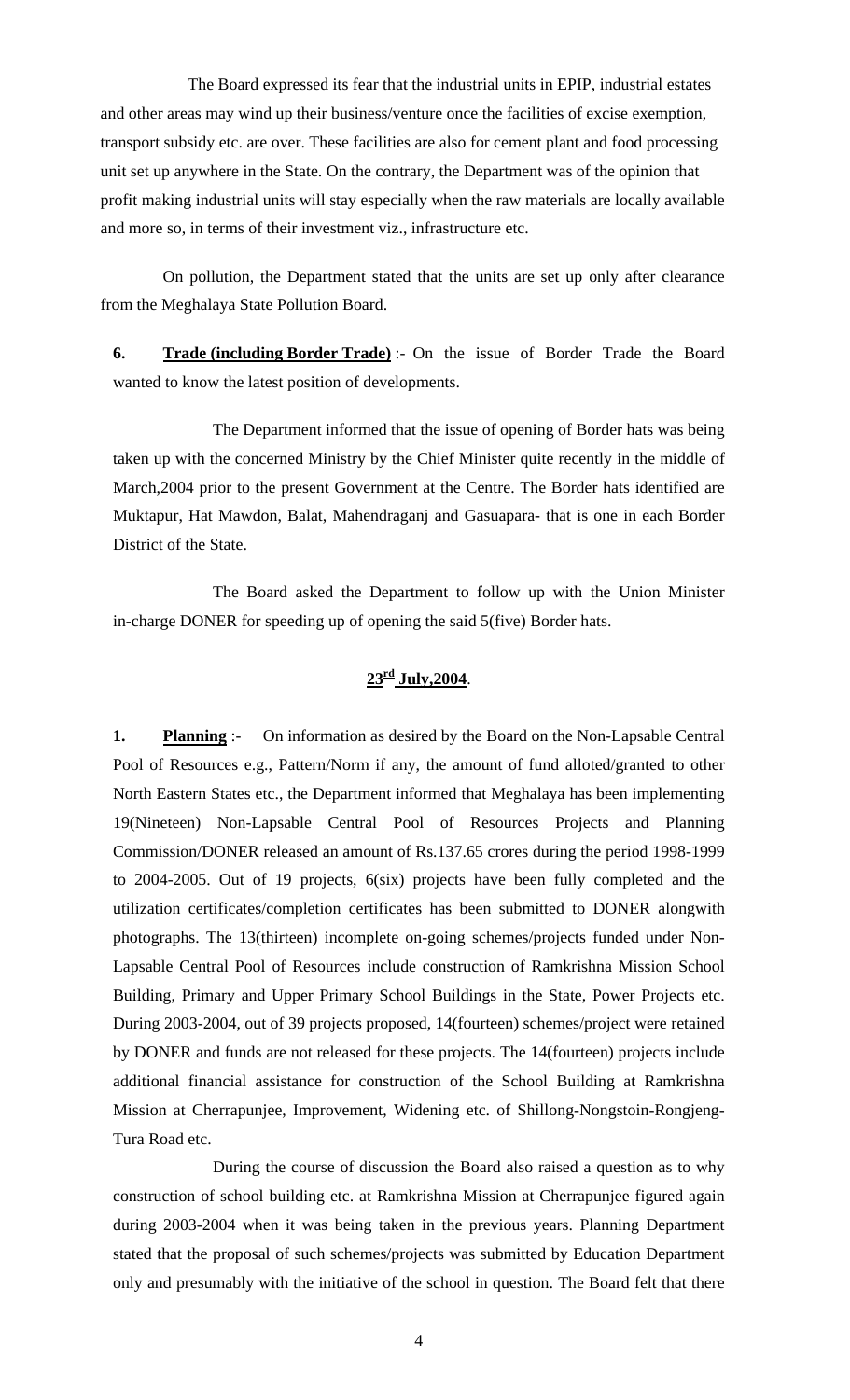are many other schools in Jaintia Hills, Garo Hills etc. that need financial assistance for improvement of their respective school buildings and was of the opinion that awareness of the availability of funds for infrastructure projects from DONER under NLCPR should be created by the concerned Departments to give equal opportunity. On funds allotted to North East States, the Board felt that the amount of Rs.183.72 crores allotted to Meghalaya during 1998-2004 is comparatively very low even compared with the state of Sikkim with Rs.289.81 crores.

 The Department further informed that any scheme/project to be proposed under NLCPR should be to the tune of Rs.1 crore and above.Selection of projects/schemes submitted by the State Government is done by DONER though concerned Ministries examines the projects. On learning that the projects of different Departments submitted by the State Government to DONER needed to be approved by the Chief Secretary and the Chief Minister, the Board was of the opinion that a Committee needed to be constituted to examine the different projects under NLCPR before the same are sent to the Chief Minister.

The Board desires the Department to submit the following information:-

1. Number and location of Primary and Upper Primary schools taken up in the entire State with District-Wise break-up in respect of completed and on-going schemes.

2. To submit to State Planning Board the details of each Project under NLCPR.

**2. Transport** :- The Board observed that the proposal of the Department for Construction of a Helipad in Upper Shillong does not appear to be making any progress till date. It was learnt from AH&Vety. Department, that the land has been identified and will be made available to Transport Department in compensation for the buildings standing thereon.

 The Department however informed that since the Umroi Airport is in the process of being upgraded and this will create facility for construction of a HANGAR in the Umroi airport itself for the Helicopter Service. The matter is being pursued with the Airport Authority of India.

 On Meghalaya Transport Corporation, the Department informed that the Cabinet has presently approved the matter of privatization only for Inter-State routes.

Other information are :-

- (i) Out of the total staff strength of 609 numbers, the Government has approved the proposal to retire 216 employees who have opted for the Voluntary Retirement Scheme.
- (ii) The Meghalaya Transport Corporation also operate School Bus Service at subsidised rates involving 16 buses every day to 21 Schools in the State.
- (iii) There are 47 buses that are running which include the 16 buses mentioned above.

The Board felt that operation of School Bus Service which is running at a loss should be discontinued.